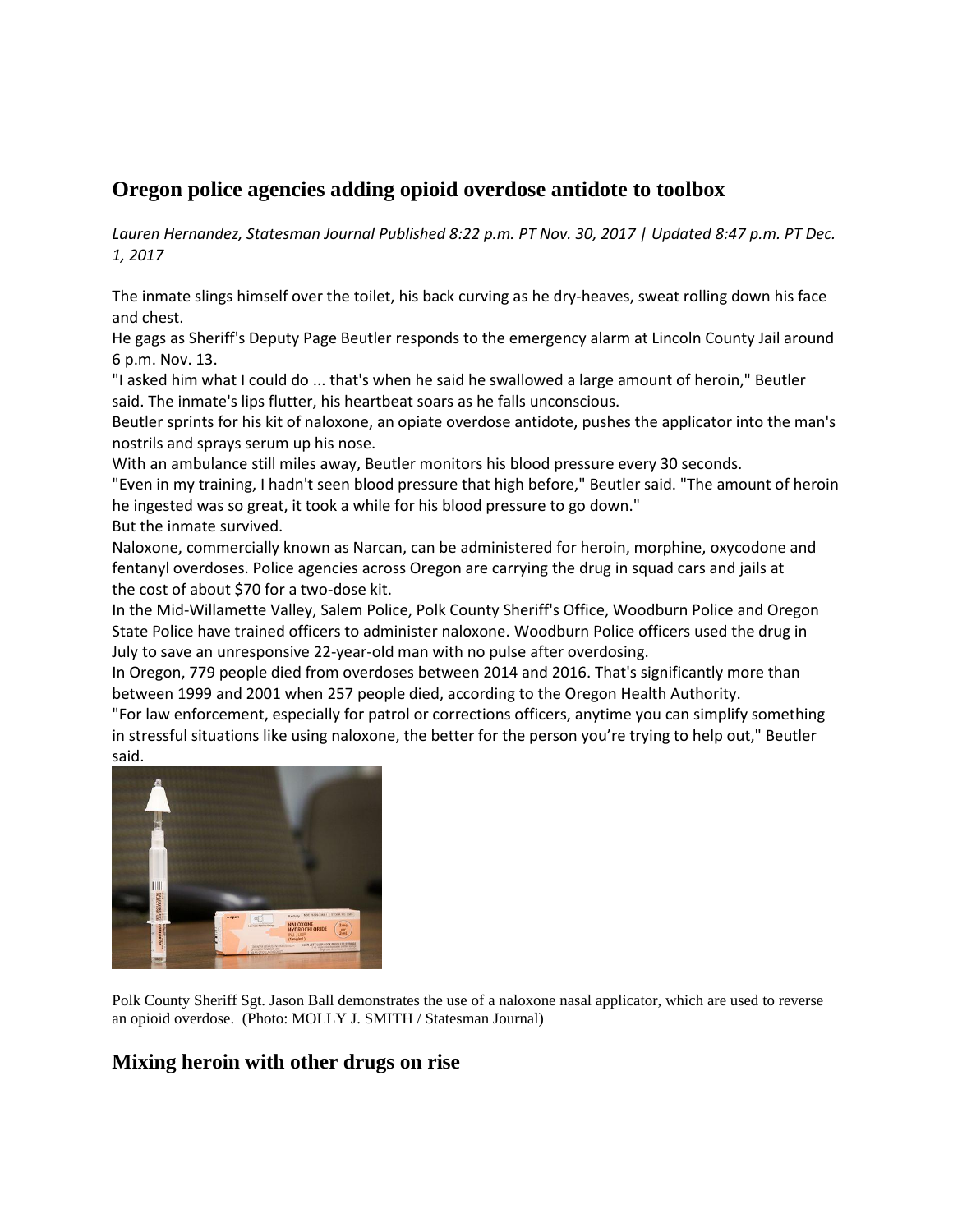An emerging trend of polysubstance heroin use  $-$  where heroin and fentanyl are laced with methamphetamine — has Oregon health experts worried.

The increase is paralleled by a rise in hospitalizations due to heroin and fentanyl abuse in people aged 18 to 44, said Paul Coelho, the medical director of the Pain Clinic at Salem Health.

Coelho said most opioid overdoses seen in Oregon hospitals are due to drug use involving shared needles or where individuals fail to inject drugs safely.

Police officers often are the first responders when individuals overdose, particularly in rural areas. Officers sometimes wait up to 20 minutes before an ambulance arrives.

"If we get there and a person is unconscious and we believe it may be an overdose, there is no downside to administering naloxone," said Polk County Sheriff Mark Garton. "We haven't used it yet, but our deputies always keep it with them in a bag while on patrol."

The sheriff's office obtained naloxone for their 14 patrol deputies and 16 deputies at the Polk County Jail in March. Salem Health West Valley Hospital in Dallas donated the kits.

Sergeant Jason Ball said the training follows a process similar to CPR.

Deputies "look, listen and feel" for symptoms of an overdose just as they would for symptoms of a heart attack. The difference, Ball said, is that overdose symptoms include the patient not breathing,

developing a blue tint to their lips and fingernails, gurgling or choking sounds and vomiting. Ball said Polk County's rural geography made responding to medical calls tense in the past because they were only able to do CPR compressions until paramedics arrived. Now, Ball said they are armed with another tool.

"It makes me feel better, honestly, knowing if that situation arises, that I can make a difference," Ball said.

Woodburn police officers will soon begin carrying the anti-opiate serum Naloxone. (Photo: Woodburn Police Department)

Woodburn Police announced plans in March to equip its officers with naloxone. They haven't had to use it since the incident in July.

Woodburn Police Chief Jim Ferraris first introduced naloxone to Salem Police in 2015 when he was the Salem deputy chief of police. He attended a High-Intensity Drug Trafficking Area Director's conference in Washington, D.C., in 2012 and learned how naloxone can save lives in the hands of law enforcement. With support from Salem Police Chief Jerry Moore and Salem Fire Chief Mike Niblock they developed a training program for all sworn-officers to learn how to administer naloxone. Ferraris said the Oregon-Idaho High-Intensity Drug Trafficking Area program reimbursed Salem Police for costs associated with that initial introduction of naloxone.

"Naloxone should be in the hands of every U.S. law enforcement officer — it is proven to save lives," Ferraris said.

Now, many Oregon police departments are adding naloxone to their patrols because they're starting to understand the opioid crisis and seeing the effects in the communities they patrol, he said.

Oregon State Police purchased 750 kits to distribute among every trooper, evidence technician, as well as four kits per forensic crime lab, four kits per medical examiner's office and kits for K9 officers. Oregon State Police troopers are expected to complete naloxone training by mid-December, said Lt. Gregg Withers.

He said troopers have encountered incidents in the past where naloxone could have been helpful, such as car crashes where the driver overdosed and when they find individuals overdosing while executing search warrants.

Without naloxone, Oregon State Police troopers have to rely on CPR until paramedics arrive. Oregon State Police's naloxone inventory was paid for with \$6,100 in High-Intensity Drug Trafficking Area funding and \$46,400 asset forfeitures, such as cash seized during criminal investigations or when they obtain property purchased through illicit proceeds like selling drugs.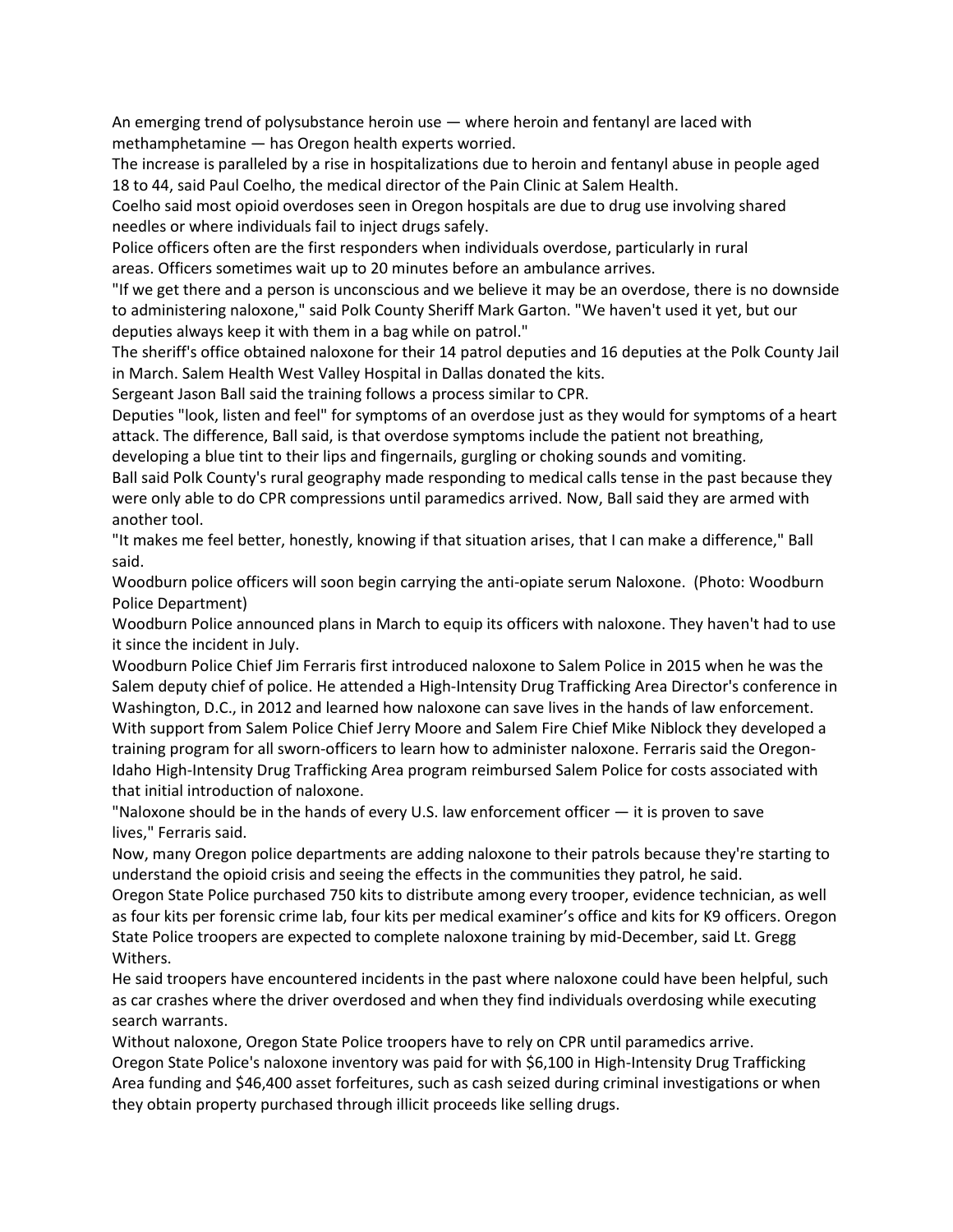"We started noticing the opioid epidemic about a year or more ago, and watched it travel from the East Coast to the Midwest and now here," Withers said. "By equipping naloxone, we can use a lifesaving resource sooner in some of the most rural areas of the state."



Polk County Sheriff Sgt. Jason Ball demonstrates the use of a naloxone nasal applicator, which are used to reverse an opioid overdose. (Photo: MOLLY J. SMITH / Statesman Journal)

# **Officers, lab techs also in danger**

The naloxone kits aren't only for those who overdose on opiates.

Law enforcement officials sometimes are inadvertently exposed to opioid products while executing search warrants in homes and cars, while searching suspects' pockets and even when forensic technicians review evidence.

While a trooper hasn't overdosed in the field during official duties, Withers said naloxone provides a sense of protection.

Law enforcement agencies house their naloxone kits in secured areas, in booking units of jails, in hard shell-boxes placed in patrol car center consoles and officer's patrol bags.

Naloxone lasts two years if unused.

The growing trend of fentanyl use in Oregon also is pushing law enforcement to be armed with naloxone. Fentanyl can be absorbed through the skin and can cause a person to go into an immediate overdose. Fentanyl can be just as deadly when inhaled.

The Polk and Lincoln county jails both have naloxone kits in booking areas to protect officers who may come in contact with drugs while searching pockets of inmates.

"If we pull a baggie out of someone's sock, we don't want to be exposed to that," said Garton, the Polk County sheriff. "We can never tell whether it's mixed with meth, heroin or fentanyl. It's all white. If we happen to touch it or it goes airborne, and you inhale it, it goes into your body quickly."

Coelho of Salem Health said fentanyl not only is stronger than heroin, it's cheaper.

He said the state's increase of fentanyl use may be explained by younger users who either were initially exposed to it through a prescribed opioid, picked it up from a friend or picked it up on the street.

Pharmaceutical fentanyl is typically prescribed for severe pain. Non-pharmaceutical fentanyl is illegally made and is now commonly mixed with heroin and cocaine, according to the Oregon Health Authority. There have been four non-pharmaceutical fentanyl deaths so far this year in Marion County. Last year, there were zero.

"This is something very new and it's concerning," Coelho said.

### **Focus turning to treatment**